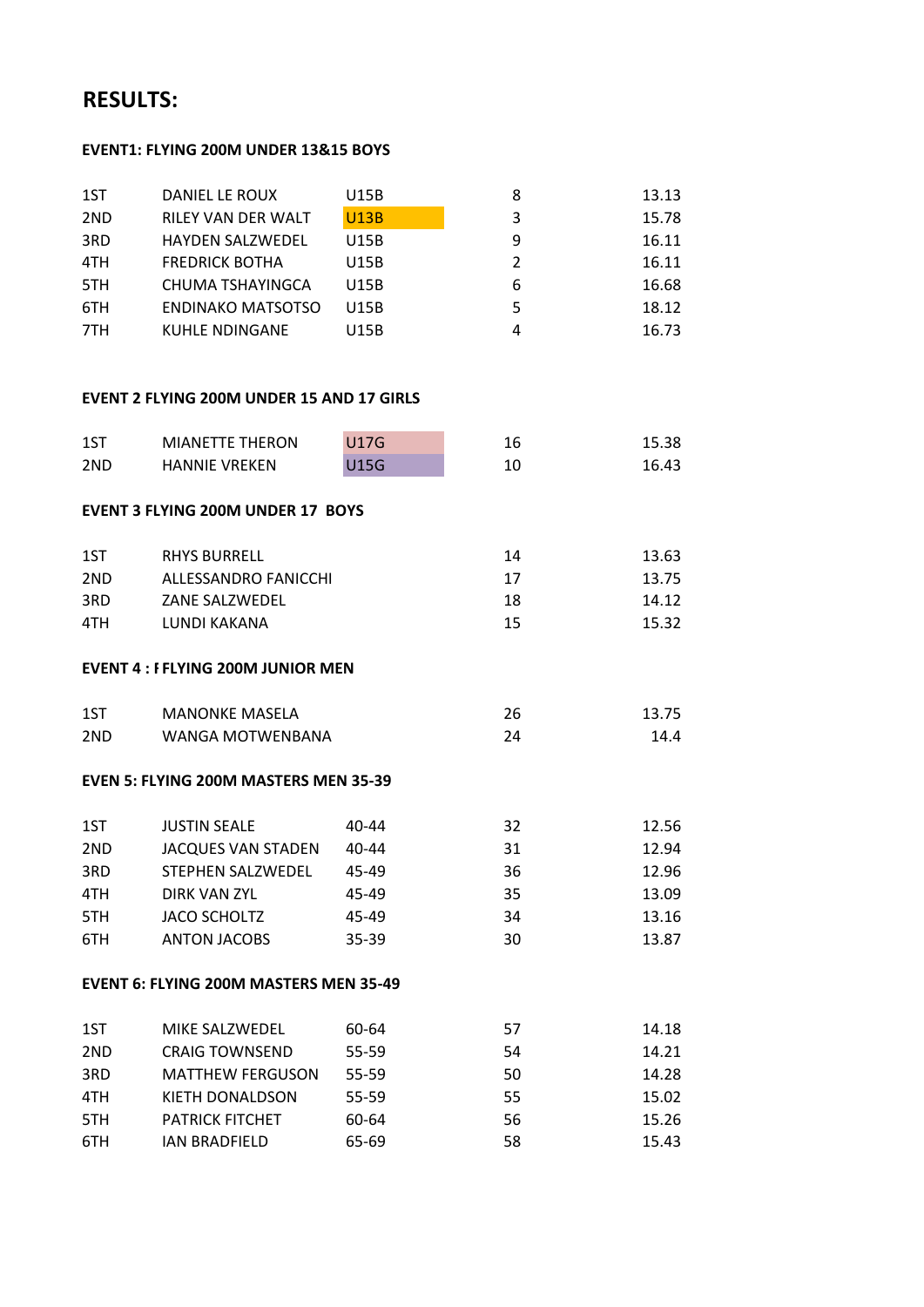## **EVENT 7: FLYING 200M MASTERS WOMEN**

| 1ST        |                                          | ANTOINETTE HARDING                                         | 55-59 | 28                                                                                       | 18.18          |                |
|------------|------------------------------------------|------------------------------------------------------------|-------|------------------------------------------------------------------------------------------|----------------|----------------|
| 2ND        |                                          | JORINDA VAN STADEN                                         | 40-44 | 27                                                                                       | 18.48          |                |
|            |                                          | <b>EVENT 8: FLYING 200M JUNIOR AND ELITE WOMEN</b>         |       |                                                                                          |                |                |
| 1ST        | ANYA DU PLESSIS                          |                                                            |       |                                                                                          | 14.22          |                |
|            |                                          | <b>EVENT 9: FLYING 200M ELITE MEN</b>                      |       |                                                                                          |                |                |
|            |                                          |                                                            |       |                                                                                          |                |                |
| 1ST        | <b>JEVANDRE PAULS</b>                    |                                                            |       | 44<br>43                                                                                 | 12.59          |                |
| 2ND<br>3RD | <b>NICO DUNN</b><br><b>DOUGLAS ABBOT</b> |                                                            |       | 46                                                                                       | 12.66<br>13.16 |                |
| 4TH        | <b>BRADLEY BOSMAN</b>                    |                                                            |       | 47                                                                                       | 13.22          |                |
| 5TH        |                                          | <b>ADRIAN SALZWEDEL</b>                                    |       | 41                                                                                       | 14.81          |                |
| 6TH        | <b>ARCHIE</b>                            |                                                            |       | 48                                                                                       | 18.34          |                |
|            |                                          |                                                            |       |                                                                                          |                |                |
|            |                                          |                                                            |       | EVENT 10: MATCH SPRINT Quarter Final 1st Ride U/13&15 BOYS                               |                | <b>TIME</b>    |
|            |                                          | 1ST                                                        |       | 2ND                                                                                      |                |                |
|            | $\mathbf{1}$<br>$\overline{2}$           | Hayden Salzwedel(9)                                        |       | Riley vander Walt(3) Endinako Matsotso(5)<br>Kuhle Ndingane(4)                           |                | 15.14<br>14.94 |
|            | 3                                        | Fredrick Botha(2)                                          |       | Chuma Tsayingca(6)                                                                       |                | 15.77          |
|            | 4                                        | Daniel le Roux(8)                                          |       | Anya du Plessis(21)                                                                      |                | 13.98          |
|            |                                          |                                                            |       |                                                                                          |                |                |
|            |                                          | EVENT 11: MATCH SPRINT Final 1st RideU/15&17 GIRLS         |       |                                                                                          |                |                |
|            |                                          | 1ST                                                        |       | 2ND                                                                                      |                |                |
|            |                                          | Mianette Theron(16)                                        |       | Hannie Vreken(10)                                                                        |                | 16.32          |
|            |                                          | <b>EVENT 12: MATCH SPRINT Semi Final 1st Ride U17 BOYS</b> |       |                                                                                          |                |                |
|            |                                          | 1ST                                                        |       | 2ND                                                                                      |                |                |
|            | $\mathbf{1}$                             | Rhys Burrell(14)                                           |       | Lundi Kakana(15)                                                                         |                | 17.14          |
|            | $\overline{2}$                           | Allessandro (17)                                           |       | Zane Salzwedel(18)                                                                       |                | 13.83          |
|            |                                          | <b>EVENT 13: MATCH SPRINT Final 1st Ride JUNIOR MEN</b>    |       |                                                                                          |                |                |
|            |                                          | 1ST                                                        |       | 2ND                                                                                      |                |                |
|            |                                          | Manonke Masela(26)                                         |       | Wanga Molwebana(24)                                                                      |                | 13.38          |
|            |                                          |                                                            |       | EVENT 14 MATCH SPRINT Quarter Final Sudden Death 2nd place to Repercharge MASTERMEN35-49 |                |                |
|            |                                          | 1ST                                                        |       | 2ND                                                                                      |                |                |
|            | $\mathbf{1}$                             | Justin Seale(32)                                           |       | Anton Jacobs(30)                                                                         |                | 12.96          |
|            | $\overline{2}$                           | Jacques van Staden(31)                                     |       | Jaco Scholtz(34)                                                                         |                | 12.84          |
|            | 3                                        | Stephen Salzwedel(33)                                      |       | Dirk van Zyl(35)                                                                         |                | 12.72          |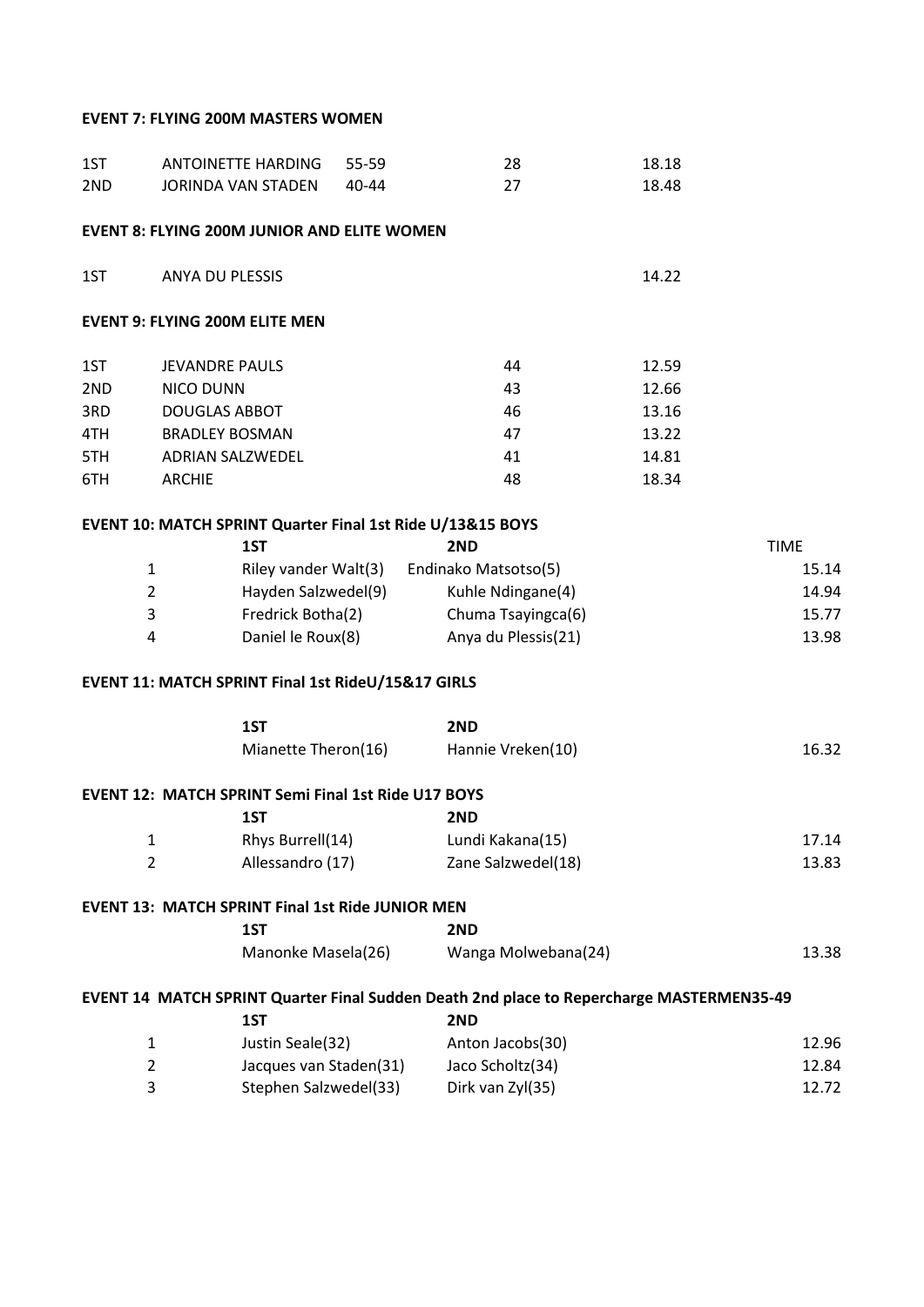|                | EVENT 15: MATCH SPRINT Quarter Final Sudden Death 2nd place to Repercharge MASTERS MEN 50+ |                        |                   |       |
|----------------|--------------------------------------------------------------------------------------------|------------------------|-------------------|-------|
|                | 1ST                                                                                        | 2ND                    |                   |       |
| $\mathbf{1}$   | Mike Salzwedel(57)                                                                         | Ian Bradfield(58)      |                   | 14.88 |
| $\overline{2}$ | Craig Townsend(54)                                                                         | Patrick Fitchet(56)    |                   | 14.27 |
| 3              | Matthew Ferguson(50)                                                                       | Keith Donaldson(55)    |                   | 14.5  |
|                | <b>EVENT 17 MATCH SPRINT Final 1st Ride MASTERS WOMEN</b>                                  |                        |                   |       |
|                | 1ST                                                                                        | 2ND                    |                   |       |
|                | Antoinette Harding(28)                                                                     | Jorinda van Staden(27) |                   | 17.8  |
|                | EVENT 19: MATCH SPRINT Quarter Final Sudden Death 2nd place to Repercharge ELITE MEN       |                        |                   |       |
|                | 1ST                                                                                        | 2ND                    |                   |       |
| $\mathbf{1}$   | Jevandr Pauls(44)                                                                          | Archie(48)             |                   | 13.3  |
| $\overline{2}$ | Nico Dunn(43)                                                                              | Adrian Salzwedel(41)   |                   | 13.32 |
| 3              | Douglas Abbot(46)                                                                          | Bradley Bosman(47)     |                   | 12.29 |
|                | <b>EVENT 20 MATCH SPRINT Quarter Final 2nd Ride U13&amp;15 BOYS</b>                        |                        |                   |       |
|                | 1ST                                                                                        | 2ND                    |                   |       |
| $\mathbf{1}$   | Riley van Der Walt(3)                                                                      | Endinako Matsotso(5)   |                   | 15.25 |
| $\overline{2}$ | Kuhle Ndingane(9)                                                                          | Hayden Salzwedel(4)    |                   | 18.25 |
| 3              | Fredrick Botha(2)                                                                          | Chuma Tshayingca(6)    |                   | 15.3  |
| 4              | Daniel le Roux(8)                                                                          | Anya du Plessis(21)    |                   | 14.18 |
|                | <b>EVENT 22: MATCH SPRINT Semi Final 2nd Ride U17 BOYS</b>                                 |                        |                   |       |
|                | 1ST                                                                                        | 2ND                    |                   |       |
| $\mathbf{1}$   | Rhys Burrell(14)                                                                           | Lundi Kakana(15)       |                   | 13.98 |
| $\overline{2}$ | Allessandro Fanicchi(17)                                                                   | Zane Salzwedel(18)     |                   | 14.01 |
|                | <b>EVENT 23: MATCH SPRINT Final 2ns Ride JUNIOR MEN</b>                                    |                        |                   |       |
|                | 1ST                                                                                        | 2ND                    |                   |       |
|                | Wanga Motwebana(24)                                                                        | Manonke Masela(26)     |                   | 13.04 |
|                | <b>EVENT: MATCH SPRINT REPERCHARG 35-49</b>                                                |                        |                   |       |
|                | 1ST                                                                                        | 2ND                    | 3RD               |       |
|                | Dirk van Zyl(35)                                                                           | Jaco Scholtz(34)       | Anton Jacobs(30)  | 16.34 |
|                | <b>EVENT 25: MATCH SPRINT REPERCHARGE WINNER TO SEMI'S MASTER 50+</b>                      |                        |                   |       |
|                | 1ST                                                                                        | 2ND                    | 3RD               |       |
|                | Keith Donaldson(55)                                                                        | Patrick Fitchet(56)    | Ian Bradfield(58) | 14.17 |
|                | <b>EVENT 27: MATCH SPRINT Final 2nd Ride MASTERS Ride 2</b>                                |                        |                   |       |
|                | 1ST                                                                                        | 2ND                    |                   |       |
|                | Jorinda van Staden(27)                                                                     | Antoinette Harding(28) |                   | 22.01 |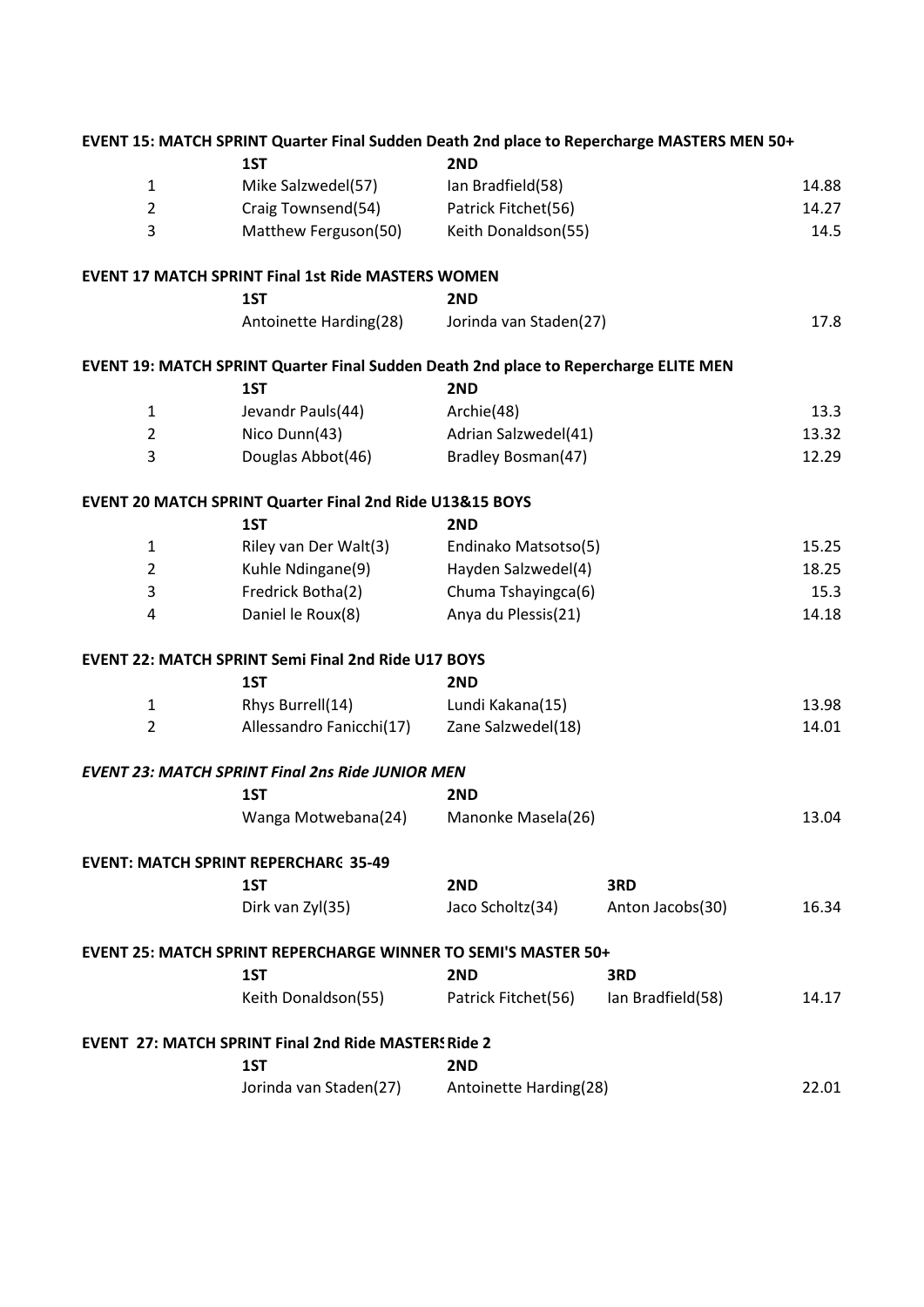#### **EVENT 29 MATCH SPRINT REPERCHARGE WINNER TO SEMI'S ELITE MEN**

| 1ST                | 2ND        | 3RD                  |      |
|--------------------|------------|----------------------|------|
| Bradley Bosman(47) | Archie(48) | Adrian Salzwedel(41) | 14.5 |

#### **THIRD RIDES FOR MATCH SPRINT:**

| <b>U15 BOYS</b> | 1ST<br>Kuhle Ndingane(4)      | 2ND<br>Hayden Salzwedel(9)    | 14.67 |
|-----------------|-------------------------------|-------------------------------|-------|
| <b>LADIES</b>   | 1ST<br>Antoinette Harding(28) | 2ND<br>Jorinda van Staden(27) | 17.15 |

#### **EVENT 40 U13&15 BOYS U/15&17 Girls Masters Ladies Scratch 5000M**

| 1st  | Daniel Le Roux(8)      | <b>U15B</b>                 |  |
|------|------------------------|-----------------------------|--|
| 2nd  | Mianette Theron(16)    | <b>U17G</b>                 |  |
| 3rd  | Fredrick Botha(2)      | <b>U15B</b>                 |  |
| 4th  | Kuhle Ndingane(4)      | <b>U15B</b>                 |  |
| 5th  | Chuma Tshayingca(6)    | <b>U15B</b>                 |  |
| 6th  | Hannie Vreken(10)      | <b>U15G</b>                 |  |
| 7th  | Riley van der Walt(3)  | <b>U13B</b>                 |  |
| 8th  | Hayden Salzwedel(9)    | <b>U15B</b>                 |  |
| 9th  | Antoinette Harding(28) | <b>MASTERS LADIES 55-59</b> |  |
| 10th | Jorinda van Staden(27) | <b>MASTERS LADIES 40-44</b> |  |

# **EVENT 41 U17 BOYS SCRATCH 7500M**

| 1st | Rhys Burrell(14)         | 11.12 |
|-----|--------------------------|-------|
| 2nd | Allessandro Fanicchi(17) |       |
| 3rd | Zane Salzwedel(18)       |       |
| 4th | Jaden Camfer(22)         |       |
| 5th | Lundi Kakana(15)         |       |

# **EVENT 42 MASTERS MEN 35-49 & Elite Women SCRATCH 7500M**

| 1st             | Jacques van Staden(31) | $40 - 44$          | 10.52 |
|-----------------|------------------------|--------------------|-------|
| 2 <sub>nd</sub> | Justin Seale(32)       | $40 - 44$          |       |
| 3rd             | Jaco Scholtz(34)       | 45-49              |       |
| 4th             | Anton Jacobs(30)       | 35-39              |       |
| 5th             | Charlissa Schultz(13)  | <b>ELITE WOMEN</b> |       |
| <b>DNF</b>      | Dirk van Zyl(35)       | 45-49              |       |
| <b>DNF</b>      | Stephen Salzwedel(33)  | 45-49              |       |
|                 |                        |                    |       |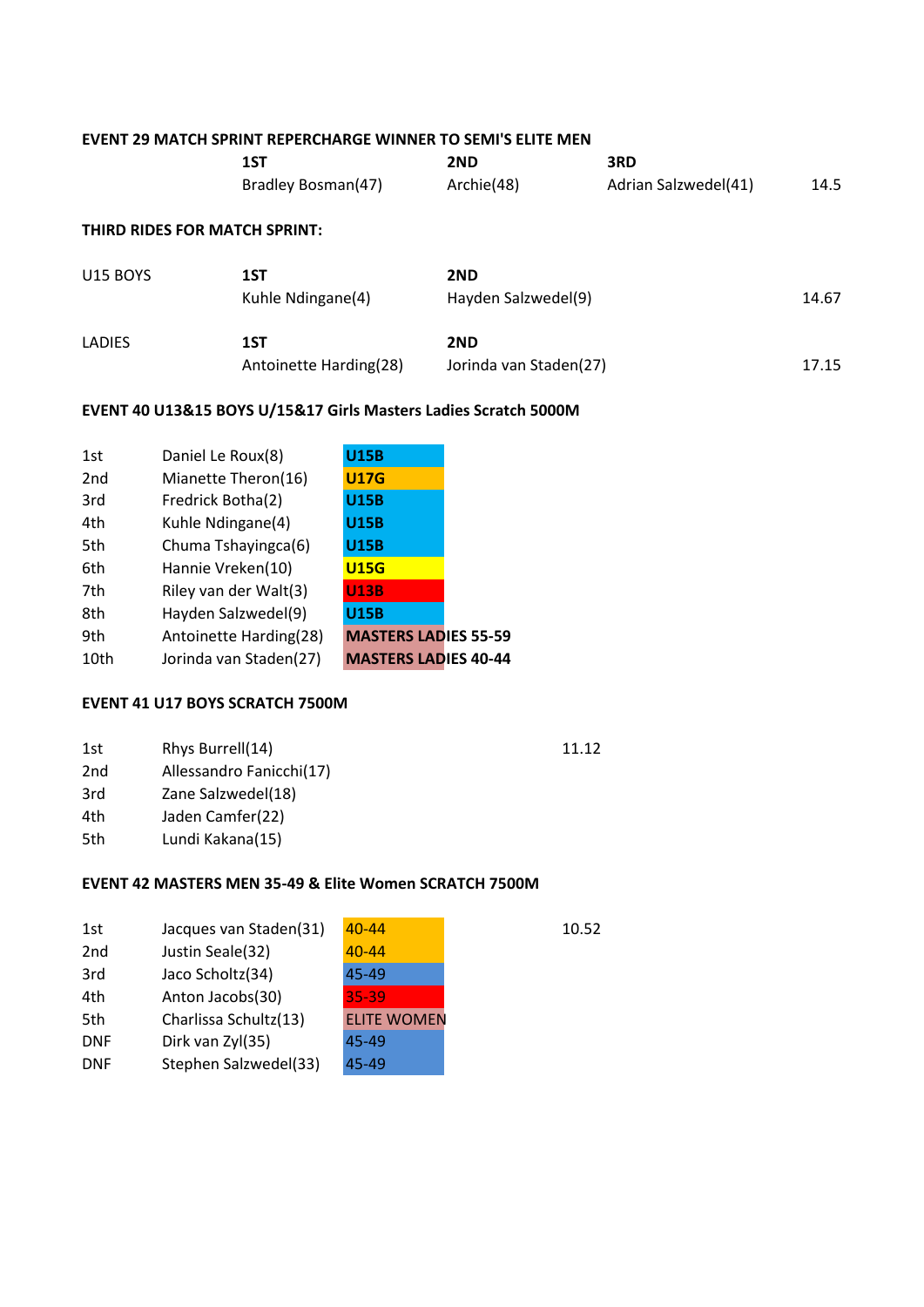## **EVENT 43 MASTERS MEN 50+ & Junior Women SCRATCH 5000M**

| 1st             | Craig Townsend(54)   | $55 - 59$           | 7.53 |
|-----------------|----------------------|---------------------|------|
| 2 <sub>nd</sub> | Anya du Plessis(21)  | <b>JUNIOR WOMEN</b> |      |
| 3rd             | Mike Salzwedel(57)   | 60-64               |      |
| 4th             | Matthew Ferguson(50) | $55 - 59$           |      |
| 5th             | Keith Donaldson(55)  | $55 - 59$           |      |
| 6th             | Nico Vreken(36)      | 50-54               |      |
| 7th             | Tia Marnewick(20)    | <b>JUNIOR WOMEN</b> |      |
| 8th             | Ian Bradfield(58)    | 65-69               |      |
| 9th             | Patrick Fitchet(56)  | 60-64               |      |
|                 |                      |                     |      |

## **Event: JUNIOR AND ELITE MENT SCRATCH 10000M**

| 1st             | Jevandre Pauls(44) |     |
|-----------------|--------------------|-----|
| 2 <sub>nd</sub> | Bradley Bosman(47) |     |
| 3rd             | David Maree(42)    |     |
| 4th             | Nico Dunn(43)      |     |
|                 | Adrian Salzwedel   | DNF |
|                 | Douglas Abbot      | DNF |
|                 |                    |     |

## **EVENT 47 MATCH SPRINT SEMI FINAL 1ST RIDE U13&15 BOYS**

|                | 1ST                                                             | 2ND                   |       |
|----------------|-----------------------------------------------------------------|-----------------------|-------|
| $\mathbf{1}$   | Daniel le Roux(8)                                               | Fredrick Botha(2)     | 14.35 |
| $\overline{2}$ | Riley Van Der Walt(3)                                           | Kuhle Ndingane(4)     | 14.79 |
|                | <b>EVENT 48 MATCH SPRINT FINAL 1ST RIDE U17BOYS</b>             |                       |       |
|                | 1ST                                                             | 2ND                   |       |
| <b>BRONZE</b>  | Zane Salzwedel                                                  | It Lundi Kakana       |       |
| GOLD           | <b>Rhys Burrell</b>                                             | Alessandro Fanicchi   |       |
|                | EVENT 49 MATCH SPRINT SEMI FINAL 1ST Ride MASTERS 35-49         |                       |       |
|                | 1ST                                                             | 2ND                   |       |
| $\mathbf{1}$   | Justin Seale(32)                                                | Dirk van Zyl(35)      | 12.53 |
| $\overline{2}$ | Jacques van Staden(31)                                          | Stephen Salzwedel(33) | 12.4  |
|                | <b>EVENT 50 MATCH SPRINT SEMI FINAL 1ST Ride MASTERS MEN50+</b> |                       |       |
|                | 1ST                                                             | 2ND                   |       |
| $\mathbf{1}$   | Mike Salzwedel(57)                                              | Keith Donaldson(55)   | 13.83 |
| $\overline{2}$ | Matthew Ferguson(50)                                            | Craig Townsend(54)    |       |
|                | EVENT 51 MATCH SPRINT SEMI FINAL 1ST Ride ELITE MEN             |                       |       |
|                | 1ST                                                             | 2ND                   |       |
| 1              | Jevandre Pauls(44)                                              | Bradley Bosman(47)    | 13.04 |
| $\overline{2}$ | Douglas Abbot(46)                                               | Nico Dunn(43)         | 12.16 |
|                |                                                                 |                       |       |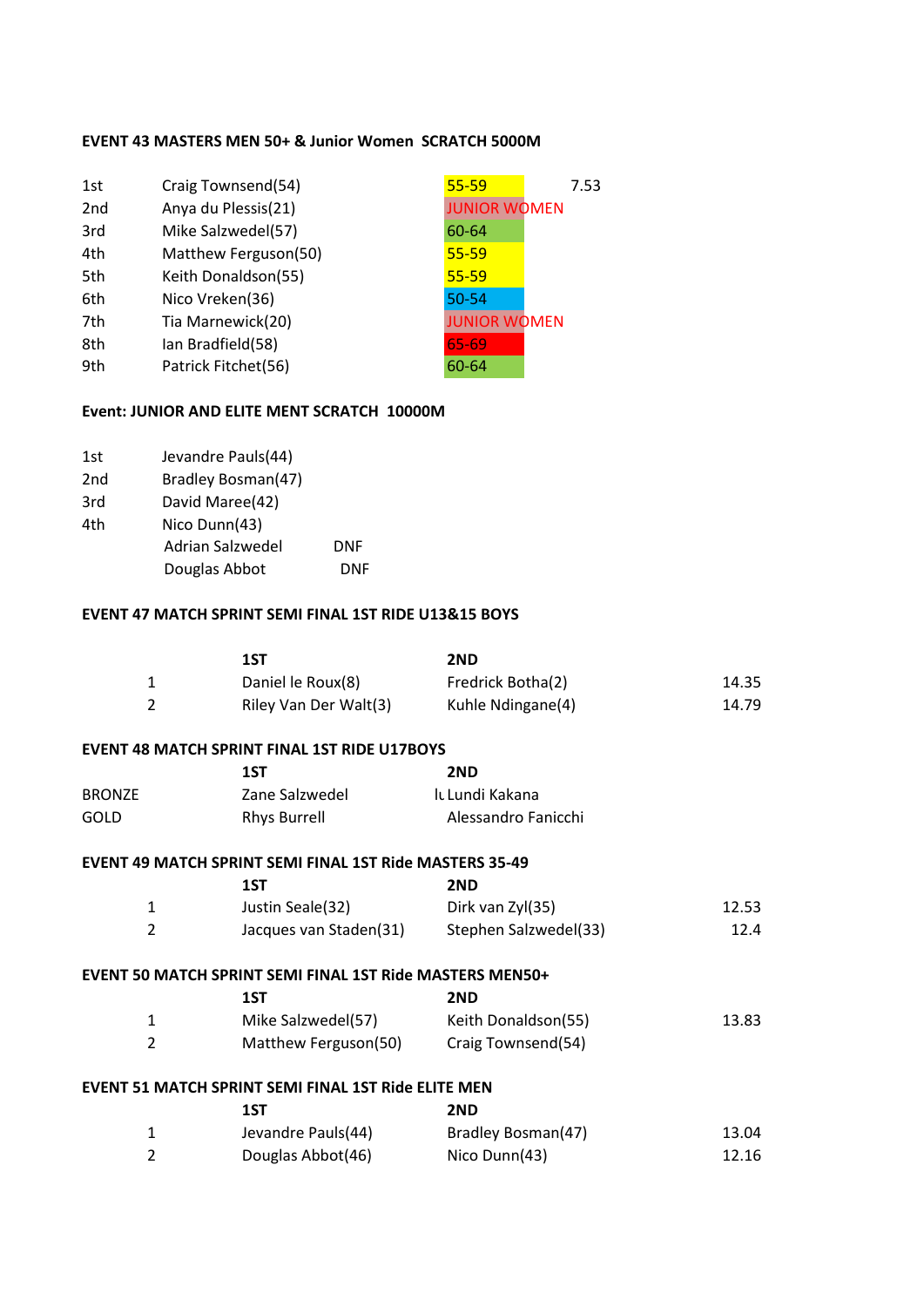|                | <b>EVENT 52 MATCH SPRINT SEMI FINAL 2ND Ride U13&amp;15</b>       |                         |       |
|----------------|-------------------------------------------------------------------|-------------------------|-------|
|                | 1ST                                                               | 2ND                     |       |
| $\mathbf{1}$   | Daniel le Roux(8)                                                 | Fredrick Botha(2)       | 14.9  |
| $\overline{2}$ | Kuhle Ndingane(4)                                                 | Riley Van Der Walt(3)   | 17.36 |
|                | <b>EVENT 53 MATCH SPRINT FINAL 2ND Ride U17</b>                   |                         |       |
|                | 1ST                                                               | 2ND                     |       |
| 1              | Zane Salzwedel(18)                                                | Lundi Kakana(15)        | 13.7  |
| $\overline{2}$ | Rhys Burrell(14)                                                  | Alessandro Fanicchi(17) | 13.7  |
|                | <b>EVENT 54 MATCH SPRINT SEMI FINAL 2ND Ride MASTER MEN 35-49</b> |                         |       |
|                | 1ST                                                               | 2ND                     |       |
| $\mathbf{1}$   | Justin Seale(32)                                                  | Dirk van Zyl(35)        | 12.79 |
| $\overline{2}$ | Stephen Salzwedel(33)                                             | Jacques van Staden(31)  | 12.31 |
|                | <b>EVENT 55 MATCH SPRINT SEMI FINAL 2ND Ride MASTERS MEN 50+</b>  |                         |       |
|                | 1ST                                                               | 2ND                     |       |
| $\mathbf{1}$   | Mike Salzwedel(57)                                                | Keith Donaldson(55)     | 14.61 |
| $\overline{2}$ | Craig Townsend(54)                                                | Matthew Ferguson(50)    | 14.09 |
|                | <b>EVENT 56 MATCH SPRINT SEMI FINAL 2ND Ride ELITE MEN</b>        |                         |       |
|                | 1ST                                                               | 2ND                     |       |
| $\mathbf{1}$   | Jevandre Pauls(44)                                                | Bradley Bosman(47)      | 13.03 |
| $\overline{2}$ | Douglas Abbot(46)                                                 | Nico Dunn(43)           | 12.91 |
|                | MATCH SPRINT SEMI FINAL 3RD RIDE MASTERS MEN 35-49                |                         |       |
|                | 1ST                                                               | 2ND                     |       |
|                | Jacques van Staden(31)                                            | Stephen Salzwedel(33)   | 13.26 |
|                | <b>EVENT 63 MATCH SPRINT U15BOYS FINALS 1stRIDE</b>               |                         |       |
|                | 1ST                                                               | 2ND                     |       |
| <b>Bronze</b>  | Fredrick Botha(2)                                                 | Riley vdWalt(3)         | 15.04 |
| Gold/Silver    | Daniel le Roux(8)                                                 | Kuhle Ndingane(4)       |       |
|                | <b>EVENT 64 MATCH SPRINT MEN 35-49 FINALS 1st RIDE</b>            |                         |       |
|                | 1ST                                                               | 2ND                     |       |
| <b>Bronze</b>  | Stephen Salzwedel(33)                                             | Dirk van Zyl(35)        | 13.77 |
| Gold/Silver    | Jacques van Staden(31)                                            | Justin Seale(32)        | 13.32 |
|                | <b>EVENT 65 MATCH SPRINT MASTERS MEN 50+ FINALS 1st RIDE</b>      |                         |       |
|                | 1ST                                                               | 2ND                     |       |
| <b>Bronze</b>  | Craig Townsend(54)                                                | Keith Donaldson(55)     | 15.64 |
| Gold/Silver    | Matthew Ferguson(50)                                              | Mike Salzwedel(57)      | 14.46 |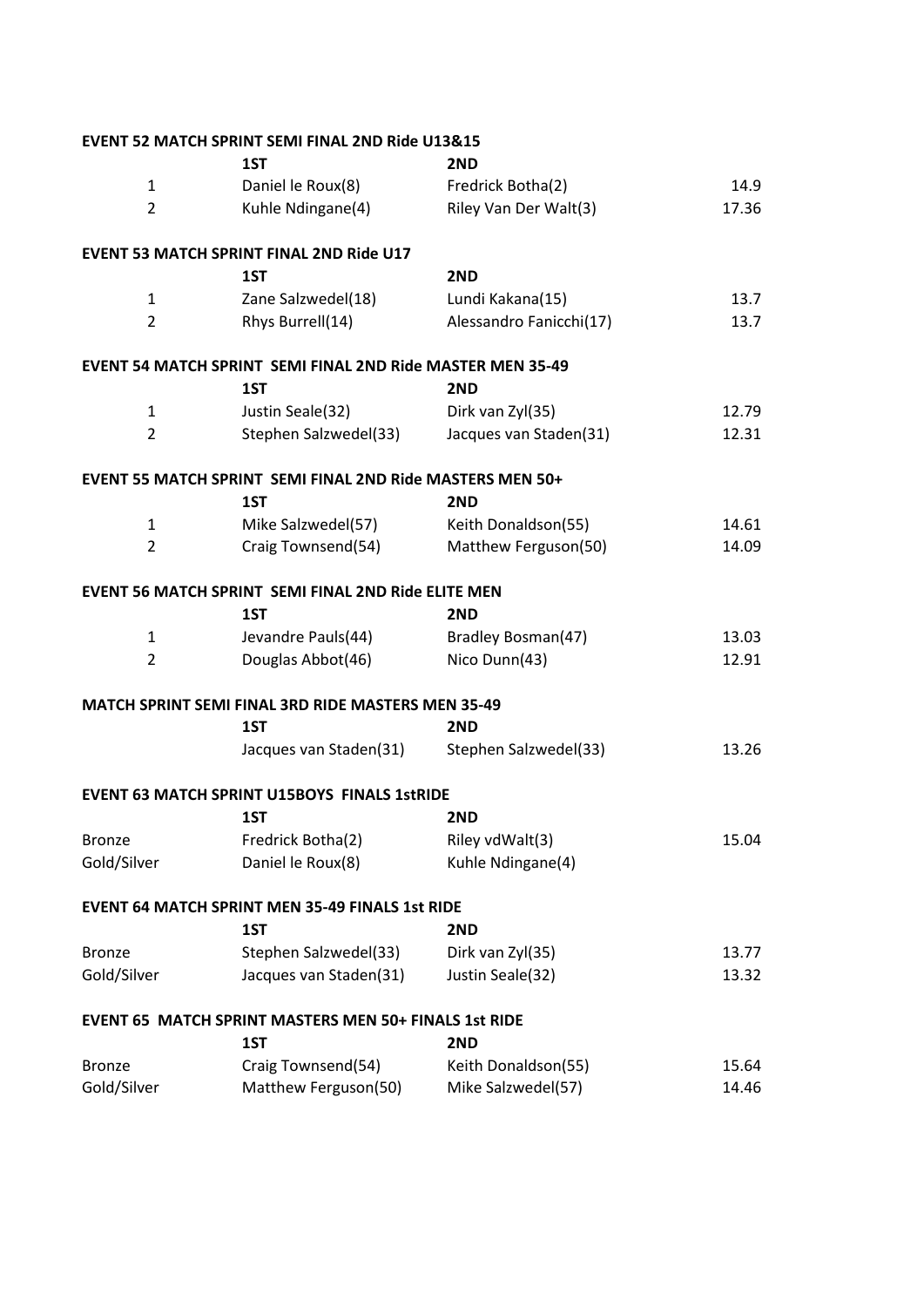|               |                   |                                     | <b>EVENT 66 MATCH SPRINT ELITE MEN FINALS 1st RIDE</b> |                                                        |       |
|---------------|-------------------|-------------------------------------|--------------------------------------------------------|--------------------------------------------------------|-------|
|               |                   | 1ST                                 |                                                        | 2ND                                                    |       |
| <b>Bronze</b> | Nico Dunn(43)     |                                     |                                                        | Bradley Bosman(47)                                     | 12.85 |
| Gold/Silver   |                   | Douglas Abbot(46)                   |                                                        | Jevandre Pauls(44)                                     | 13.54 |
|               |                   |                                     | EVENT 69 MATCH SPRINT U13&U15 BOYS FINALS 2nd RIDE     |                                                        |       |
|               |                   | 1ST                                 |                                                        | 2ND                                                    |       |
| <b>Bronze</b> |                   | Fredrick Boths(2)                   |                                                        | Riley Van Der Walt (3)                                 | 15.36 |
| Gold/Silver   |                   | Daniel le Roux(8)                   |                                                        | Kuhle Ndingane(4)                                      | 15.5  |
|               |                   |                                     | <b>EVENT 70 MATCH SPRINT MEN 35-49 FINALS 2nd RIDE</b> |                                                        |       |
|               |                   | 1ST                                 |                                                        | 2ND                                                    |       |
| <b>Bronze</b> |                   | Stephen Salzwedel(33)               |                                                        | Dirk van Zyl(35)                                       | 15.28 |
| Gold/Silver   |                   | Jacques van Staden(31)              |                                                        | Justin Seale(32)                                       | 14.02 |
|               |                   |                                     | EVENT 71: MATCH SPRINT MASTER MEN 50+ FINALS 2nd RIDE  |                                                        |       |
|               |                   | 1ST                                 |                                                        | 2ND                                                    |       |
| Bronze:       |                   | Craig Townsend(54)                  |                                                        | Keith Donaldson(55)                                    | 15.6  |
| Gold/Silver   |                   | Matthew Ferguson(50)                |                                                        | Mike Salzwedel(57)                                     | 13.97 |
|               |                   |                                     | <b>EVENT 72 MATCH SPRINT ELITE MEN FINALS 2nd RIDE</b> |                                                        |       |
|               |                   | 1ST                                 |                                                        | 2ND                                                    |       |
| Bronze:       |                   | Bradley Bosman(47)                  |                                                        | Nico Dunn(43)                                          |       |
| Gold/Silver   |                   | Douglas Abbot(46)                   |                                                        | Jevandre Pauls(44)                                     |       |
|               |                   | EVENT 77: UNDER 13&15 1500M SCRATCH |                                                        |                                                        |       |
| 1st           | Daniel le Roux(8) |                                     | <b>U15B</b>                                            | 2.27                                                   |       |
| 2nd           | Kuhle Ndingane(4) |                                     | <b>U15B</b>                                            |                                                        |       |
| 3rd           |                   | Riley Van Der Walt (3)              | <b>U13B</b>                                            |                                                        |       |
| 4th           |                   | Mianette Theron(16)                 | <b>U17G</b>                                            |                                                        |       |
| 5th           |                   | Hayden Salzwedel(9)                 | <b>U15B</b>                                            |                                                        |       |
| 6th           | Fredrick Botha(2) |                                     | U15B                                                   |                                                        |       |
| 7th           |                   | Chuma Tshayingca(6)                 | U15B                                                   |                                                        |       |
| 8th           | Hannie Vreken(10) |                                     | <b>U15G</b>                                            |                                                        |       |
| 9th           |                   | Endinako Matsotso(5)                | U15B                                                   |                                                        |       |
| 10th          |                   | Antoinette Harding(28)              | <b>LADIES 55-59</b>                                    |                                                        |       |
| 11th          |                   | Jorinda van Staden(27)              | <b>LADIES 40-44</b>                                    |                                                        |       |
|               |                   |                                     |                                                        | EVENT 78: MASTER MEN 35-49 & ELITE WOMEN 1500M SCRATCH |       |
|               |                   |                                     |                                                        |                                                        |       |

| 1st | Jacques van Staden(31) | $40 - 44$          |
|-----|------------------------|--------------------|
| 2nd | Justin Seale(30)       | 40-44              |
| 3rd | Dirk van Zyl(35)       | 45-49              |
| 4th | Anton Jacobs(30)       | 35-39              |
| 5th | Charlissa Schultz(13)  | <b>ELITE WOMEN</b> |
| 6th | Jaco Scholtz(34)       | 45-49              |
| 7th | Stephen Salzwedel(33)  | 45-49              |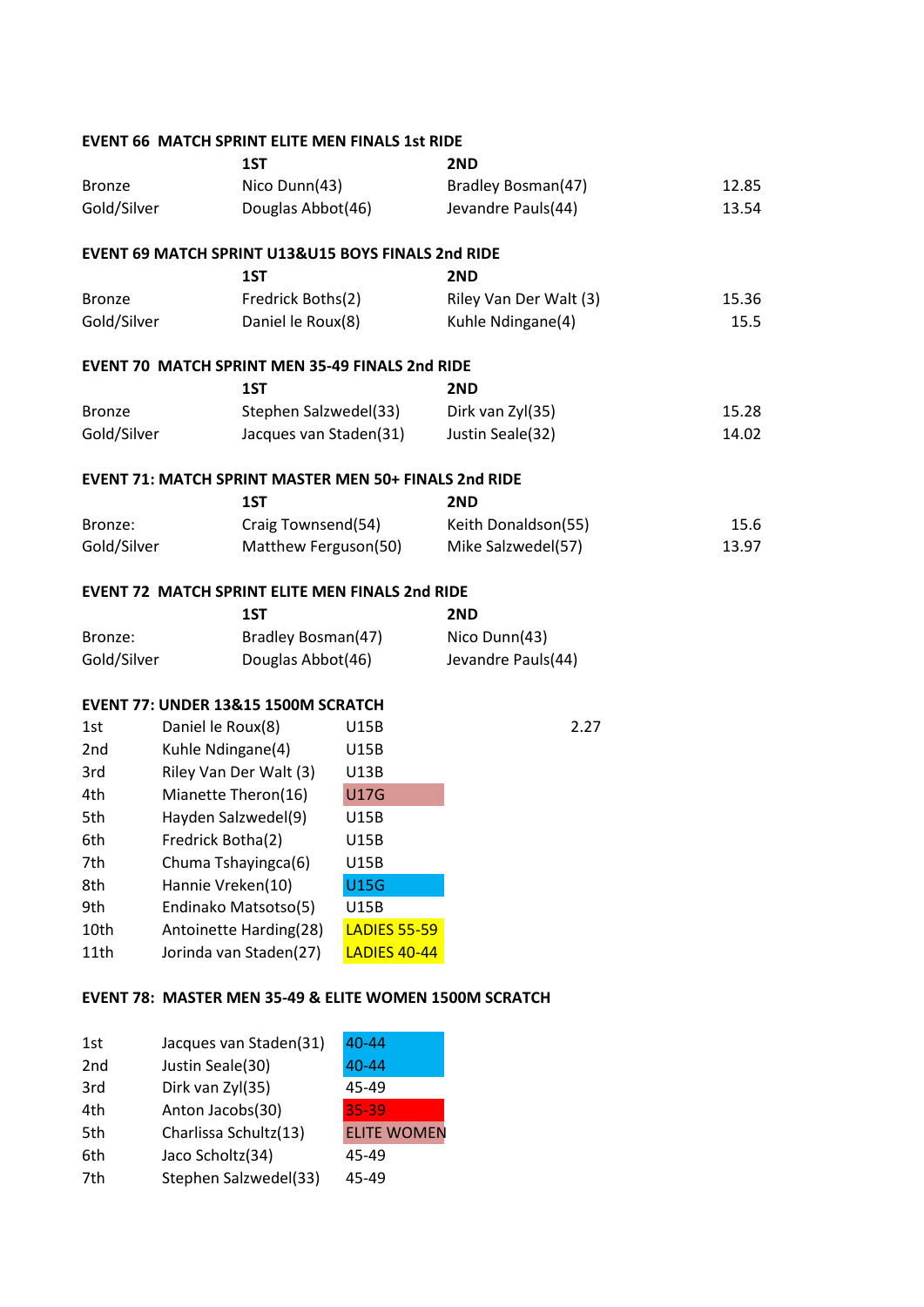## **EVENT 79: MASTER MEN 50+ & JUNIOR WOMEN 1500M SCRATCH**

| Matthew Ferguson(50) | 55-59               | 2.17.94 |
|----------------------|---------------------|---------|
| Anya du Plessis(21)  | <b>JUNIOR WOMEN</b> |         |
| Mike Salzwedel(57)   | $60 - 64$           |         |
| Tia Marnewick(20)    | <b>JUNIOR WOMEN</b> |         |
| Craig Townsend(54)   | 55-59               |         |
| Ian Bradfield(58)    | 65-69               |         |
| Patrick Fitchet(56)  | $60 - 64$           |         |
| Keith Donaldson(55)  | 55-59               |         |
|                      |                     |         |

#### **EVENT 80: ELITE & JUNIOR MEN 1500M SCRATCH**

| 1st  | David Maree(42)      | Elite  | 1.51.82 |
|------|----------------------|--------|---------|
| 2nd  | Jevandre Pauls(44)   | Elite  |         |
| 3rd  | Nico Dunn(43)        | Elite  |         |
| 4th  | Douglas Abbot(46)    | Elite  |         |
| 5th  | Bradley Bosman(47)   | Elite  |         |
| 6th  | Adrian Salzwedel(41) | Elite  |         |
| 7th  | Unathi Mfo(45)       | Elite  |         |
| 8th  | Manonke Masela(26)   | Junior |         |
| 9th  | Archie(48)           | Elite  |         |
| 10th | Wanga Motwebana(24)  | Junior |         |

|     | <b>EVENT 82 U17 BOYS</b> | $\blacksquare$ | <b>ELIMINATION</b> |      |
|-----|--------------------------|----------------|--------------------|------|
| 1st | Allessandro Fanicchi(17) |                |                    | 3.18 |
| 2nd | Zane Salzwedel(18)       |                |                    |      |
| 3rd | Rhys Burrell(14)         |                |                    |      |
| 4th | Lundi Kakana(15)         |                |                    |      |

#### **EVENT 83 U13&15 BOYS U15&17GIRLS MASTERS LADIES FOR A 4 FOLL ELIMINATION**

| 1st             | Daniel Le Roux(8)      | U15BOYS     |
|-----------------|------------------------|-------------|
| 2 <sub>nd</sub> | Kuhle Ndingane(4)      | U15BOYS     |
| 3rd             | Mianette Theron(16)    | U17GIRLS    |
| 4th             | Fredrick Botha(2)      | U15BOYS     |
| 5th             | Hannie Vreken(10)      | U15GIRLS    |
| 6th             | Riley Van Der Walt(3)  | U13BOYS     |
| 7th             | Jorinda van Staden(27) | 40-44LADIES |
| 8th             | Antoinette Harding(28) | 55-59LADIES |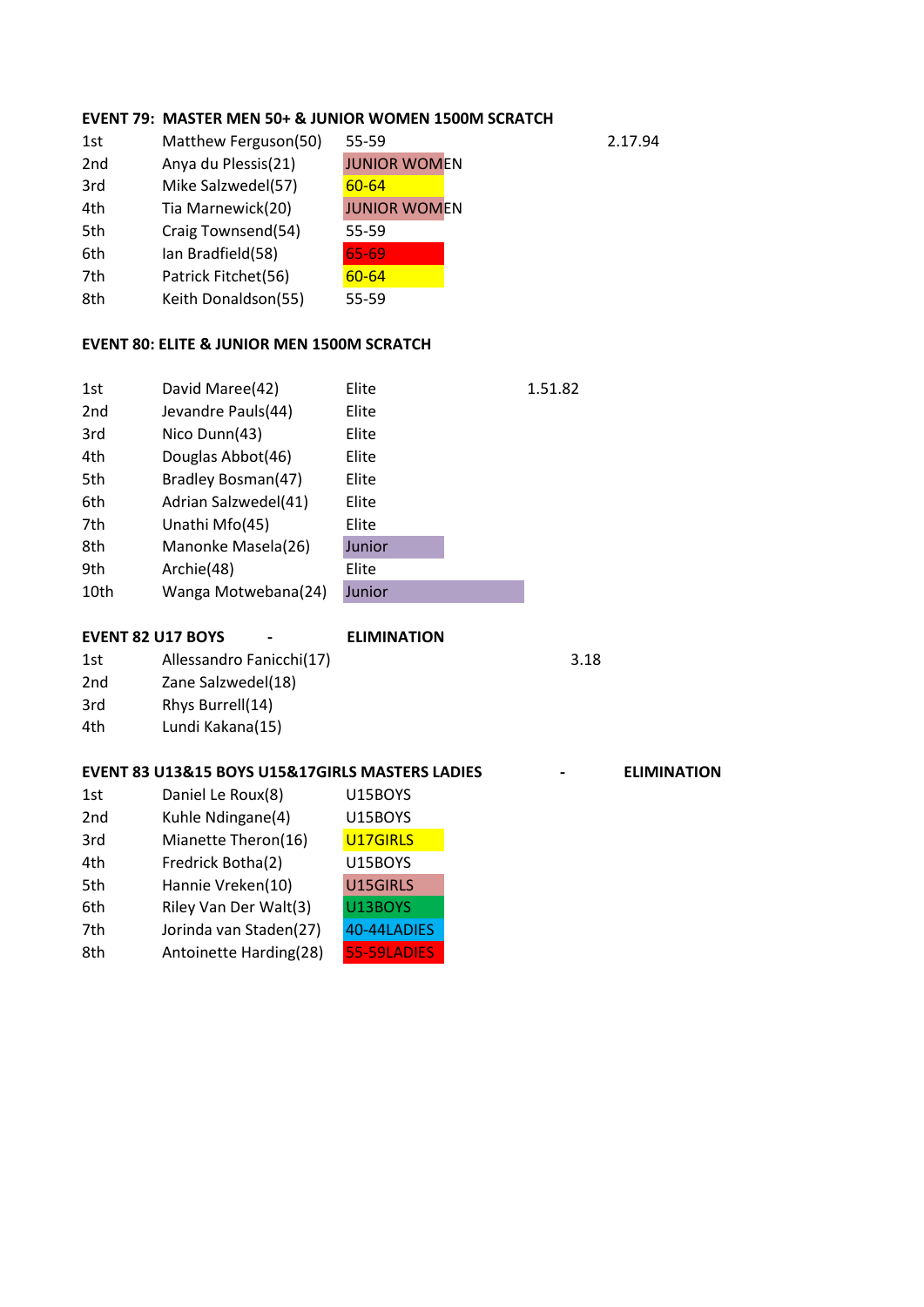#### **EVENT 84 MASTER MEN 35-49 - Elimination**

| 1st             | Jacques van Staden(31) | 40-44              |
|-----------------|------------------------|--------------------|
| 2 <sub>nd</sub> | Jaco Scholtz(34)       | 45-49              |
| 3rd             | Anton Jacobs(30)       | 35-39              |
| 4th             | Stephen Salzwedel(33)  | 45-49              |
| 5th             | Justin Seale(32)       | $40 - 44$          |
| 6th             | Charlissa Schultz      | <b>ELITE WOMEN</b> |

#### **EVENT 85 MASTER MEN 50+ & JUNIOR WOMEN - Elimination**

| 1st             | Anya du Plessis(21)  | <b>JUNIOR LADIES</b> |
|-----------------|----------------------|----------------------|
| 2 <sub>nd</sub> | Mike Salzwedel(57)   | 60-64                |
| 3rd             | Matthew Ferguson(50) | 55-59                |
| 4th             | Craig Townsend (54)  | 55-59                |
| 5th             | Tia Marnewick(20)    | <b>JUNIOR LADIES</b> |
| 6th             | Patrick Fitchet(56)  | 60-64                |

## **EVENT 86 JUNIOR AND ELITE MEN - Elimination**

| 1st  | David Maree(42)      | Elite  |
|------|----------------------|--------|
| 2nd  | Douglas Abbot(46)    | Elite  |
| 3rd  | Manonke Masela(26)   | Junior |
| 4th  | Jevandre Pauls(44)   | Elite  |
| 5th  | Bradley Bosman(47)   | Elite  |
| 6th  | Archie(48)           | Elite  |
| 7th  | Nico Dunn(43)        | Elite  |
| 8th  | Adrian Salzwedel(41) | Elite  |
| 9th  | Unathi Mfo(45)       | Elite  |
| 10th | Wanga Motwebana(24)  | Junior |

# **EVENT 88 TEAM SPRINT U13&15 BOYS**

| Riley Van Der Walt(3) Hayden Salzwedel(9) Daniel k 1.02.07<br>Edinako Matsotso(5) Kuhle Ndingane(4) Chuma Ts 1.08.82 |       |      |
|----------------------------------------------------------------------------------------------------------------------|-------|------|
| <b>EVENT 89 TEAM SPRINT U17 BOYS</b>                                                                                 |       |      |
| Rhys Burrell(14) Lundi Kakana(15) Alessandro Fanic                                                                   | 59.16 | 1st  |
| <b>EVENT 90 TEAM SPRINT MASTER MEN 35-49</b><br>Jaco Scholtz(34) Dirk van Zyl(35) Matthew Ferguson                   | 56.89 | 1st. |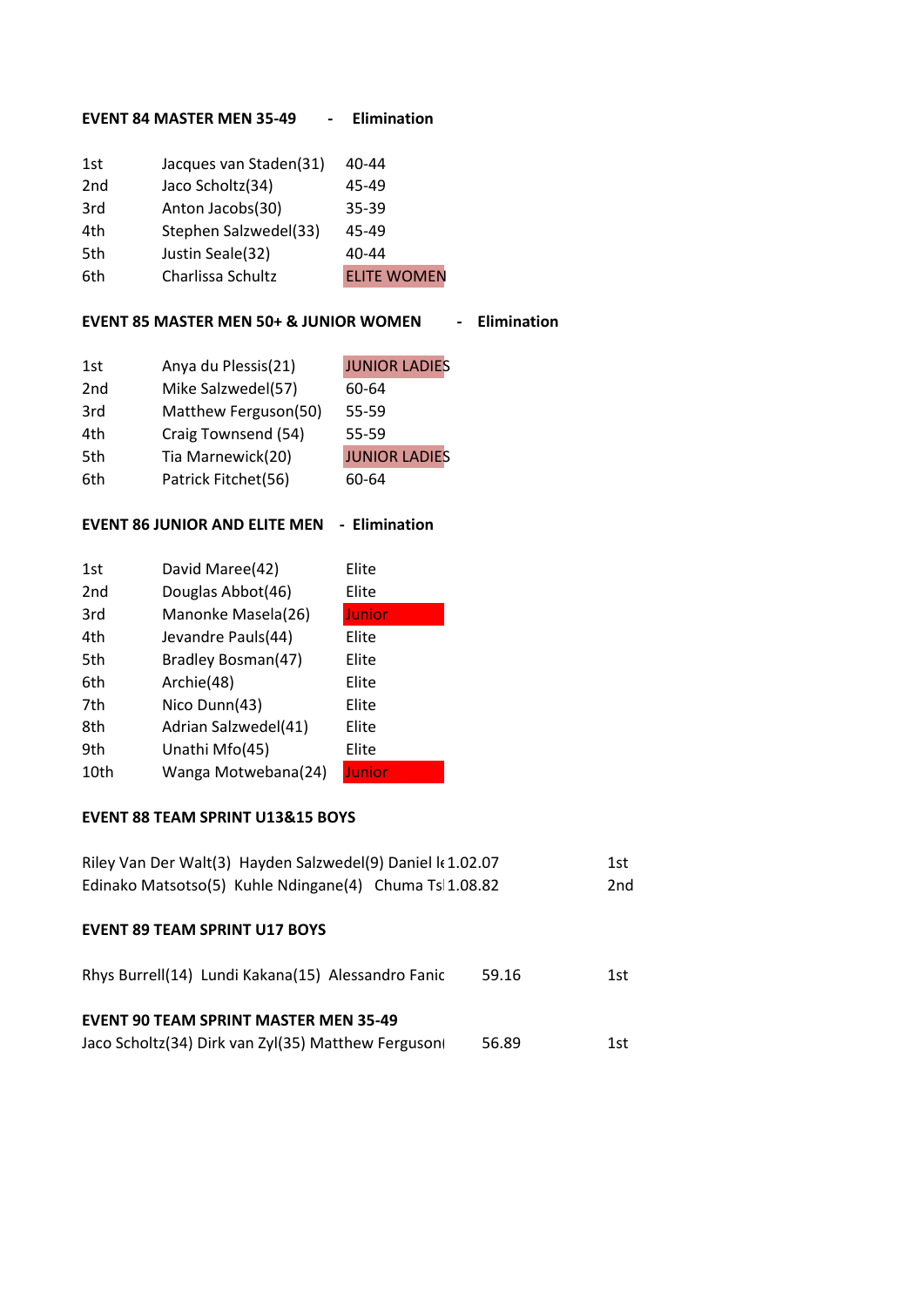#### **EVENT 91 TEAM SPRINT Under17boys & MASTERS MEN 35+ (Unofficial Event)**

Zane Salzwedel(18) Anton Jacobs(30) Stephen Salzwedel 55

## **EVENT 92 TEAM SPRINT LADIES**

Mianette Theron(16) Anya du Plessis(21) Tia Marne 1.02.72

## **EVENT 94 TEAM SPRINT ELITE/JUNIOR MEN**

| 1St             | Nico Dunn(43) Jevandre Pauls(44) Adria | 56.03 | 1st   |
|-----------------|----------------------------------------|-------|-------|
| 2 <sub>nd</sub> | Archie(48) Unathi Mfo(45) Wanga Moty   | 59.2  | 2nd - |

**EVENT 95 POINTS U/13 AND U15Boys and U15 And 17 Girls 7500m**

|                      |             | <b>POINTS</b> |
|----------------------|-------------|---------------|
| Daniel Le Roux(8)    | U15B        | 40            |
| Mianette Theron(16)  | <b>U17G</b> | 9             |
| Kuhle Ndingane(4)    | U15B        | 7             |
| Fredrick Botha(2)    | U15B        | 3             |
| Endinako Matsotso(5) | U15B        | $\mathcal{P}$ |
| Hayden Salzwedel(9)  | U15B        | $\mathcal{P}$ |
| Chuma Tshayingca(6)  | U15B        | 0             |
| Hannie Vreken(10)    | <b>U15G</b> | 0             |
|                      |             |               |

#### **EVENT 96 POINTS U17 BOYS** 10000m

| 1st | Rhys Burrell(14)        | 18 |
|-----|-------------------------|----|
| 2nd | Alessandro Fanicchi(17) | 17 |
| 3rd | Zane Salzwedel(18)      | 15 |
| 4th | Jaden Camfer(22)        | 5  |
| 5th | Lundi Kakana(15)        |    |

#### **EVENT 97 MASTERS MEN 50+ & JUNIOR WOMEN POINTS RACE 7500m**

|                 | <b>EVENT 98 MASTER MEN 35-49 &amp; ELITE WOMEN POINTS RACE</b><br>10000m |    |                     |  |
|-----------------|--------------------------------------------------------------------------|----|---------------------|--|
| <b>DNF</b>      | Patrick Fitchet(56)                                                      |    | 60-64               |  |
| 5th             | Tia Marnewick(20)                                                        | 2  | <b>JUNIOR WOMEN</b> |  |
| 4th             | Anya du Plessis(21)                                                      | 9  | <b>JUNIOR WOMEN</b> |  |
| 3rd             | Mike Salzwedel(57)                                                       | 3  | 60-64               |  |
| 2 <sub>nd</sub> | Craig Townsend(54)                                                       | 10 | 55-59               |  |
| 1st             | Matthew Ferguson(50)                                                     | 20 | 55-59               |  |
|                 |                                                                          |    |                     |  |

| 1st | Jacques van Staden(31) | 23    | 40-44              |
|-----|------------------------|-------|--------------------|
| 2nd | Justin Seale(32)       | 12    | 40-44              |
| 3rd | Jaco Scholtz(34)       | q     | 45-49              |
| 4th | Stephen Salzwedel(33)  | 3     | 45-49              |
| 5th | Anton Jacobs(30)       |       | $35 - 39$          |
| 6th | Charlissa Schultz(13)  | $-13$ | <b>ELITE WOMEN</b> |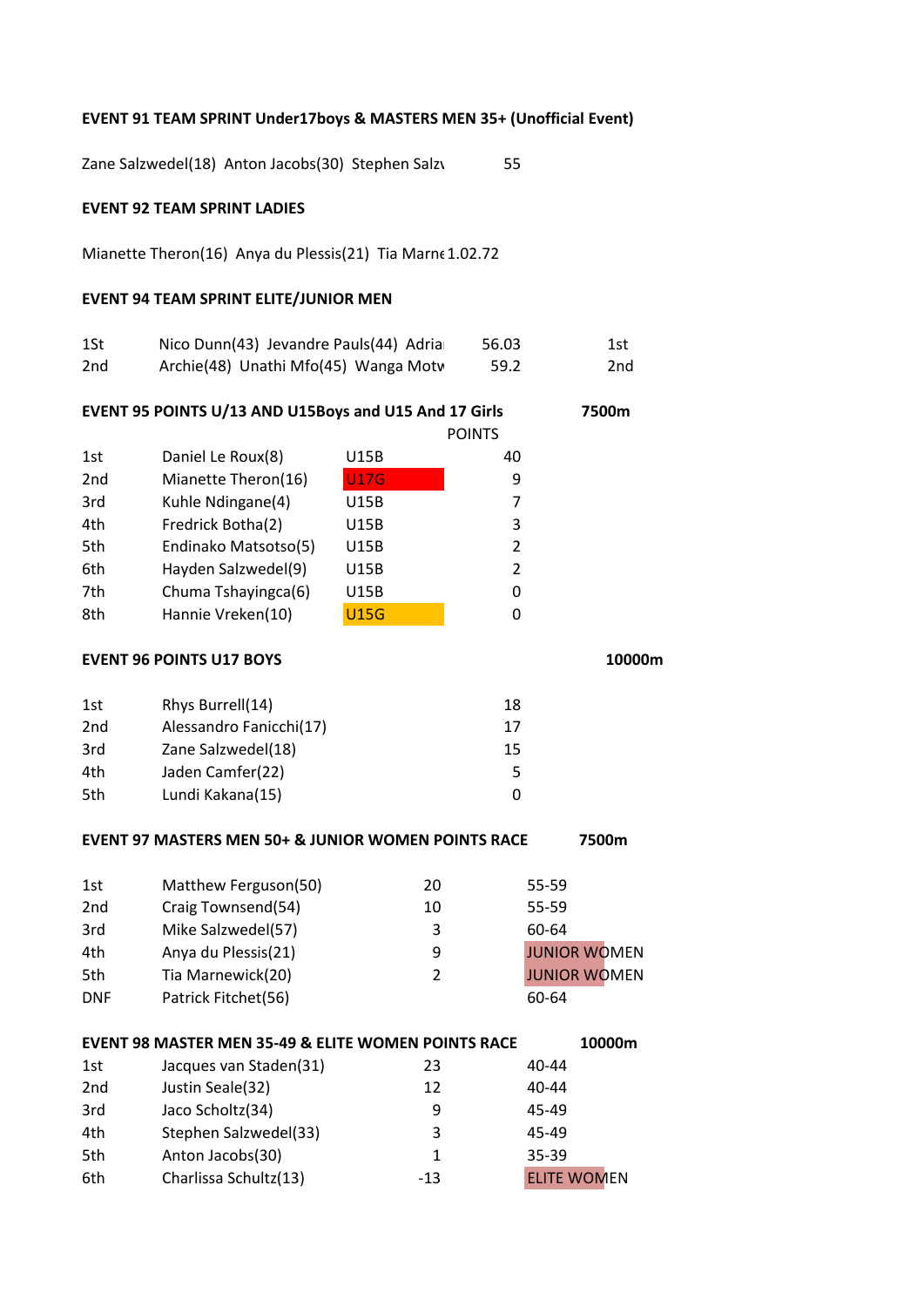#### **EVENT 99 JUNIOR AND ELITE MEN POINT RACE 10000m**

| 1st             | David Maree(42)      | 45  |
|-----------------|----------------------|-----|
| 2 <sub>nd</sub> | Jevandre Pauls(44)   | 14  |
| 3rd             | Bradley Bosman(47)   | q   |
| 4th             | Nico Dunn(43)        | 7   |
| 5th             | Adrian Salzwedel(41) | -20 |
| 6th             | Archie(48)           | -40 |
|                 |                      |     |

#### **EVENT 100 TEAM PURSUIT U13&15BOYS 3000M**

**EVENT 101 TEAM PURSUIT U17BOYS 3000M**

- 1ST Daniel Le Roux-Hayden Salzwedel-Fredrick Botha-Riley Van Der Walt 4.50.38
- 1ST Lundi Kakana-Rhys Burrell-Zane Salzwedel-Alesandro Fanicchi 4.18.13 **EVENT 102 TEAM PURSUIT MASTERS MEN 45-59 3000m**
- 1ST Matthew Ferguson-Jaco Scholtz-Dirk van Zyl-Stephen Salzwedel 4.13.08 **EVENT 103 TEAM PURSUIT COMBINED WOMEN 3000m**
- 1ST Tia Marnewick-Anya du Plessis-Mianette Theron-Hannie Vreken 4.56.12 **EVENT 104 TEAM PURSUIT ELITE MEN 4000M**
- 1ST David Maree-Jevandre Pauls-Nico Dunn-Adrian Salzwedel 5.39.75

# **Event 105 U/13 AND U15Boys - Keirin**

| 1st             | Daniel le Roux   | 16.86 |
|-----------------|------------------|-------|
| 2 <sub>nd</sub> | Fredrick Botha   |       |
| 3rd             | Kuhle Ndingane   |       |
| 4th             | Hayden Salzwedel |       |
| 5th             | Chuma Tshayingca |       |
| 6th             | Edinako Matsotso |       |

**Event 106 U/17Boys - Keirin**

| 1st             | Alessandro Fanicchi | 13.95 |
|-----------------|---------------------|-------|
| 2 <sub>nd</sub> | <b>Rhys Burrell</b> |       |
| 3rd             | Zane Salzwedel      |       |
| 4th             | Lundi Kakana        |       |
| 5th             | Jaden Camfer        |       |
|                 |                     |       |